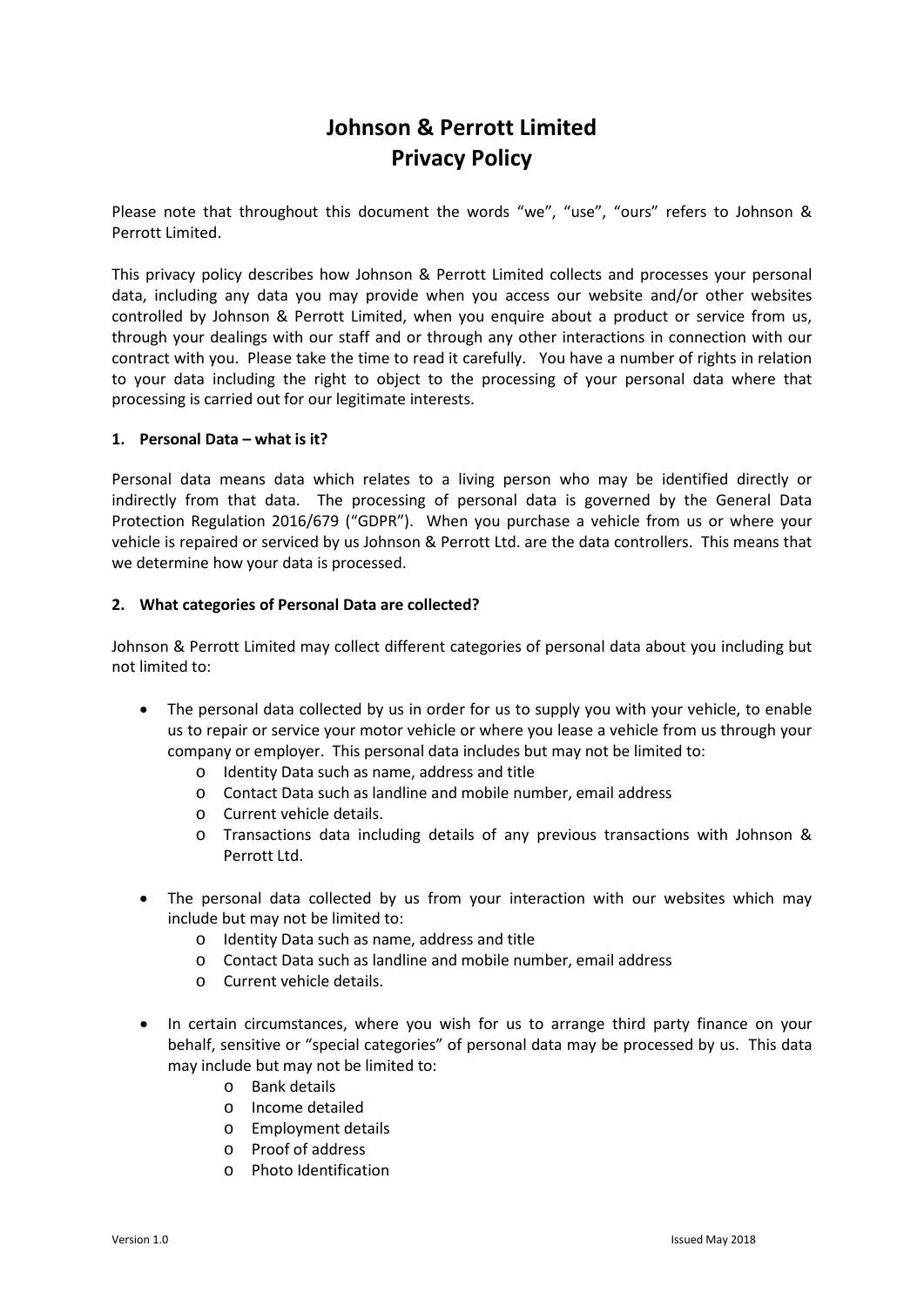o Residential status

### **3. Legal basis for processing your data**

We collect your Personal Data to enter into a contract with you to sell a motor vehicle to you, to purchase a motor vehicle from you by way of a trade in, to lease a vehicle to you through your company or employer and/or to repair or service your motor vehicle. If you do not provide us with the data we may not be able to perform our contract or perform our legal obligations. We will notify you of this at the time if this is the case.

We may also process your personal data for the purpose of our legitimate interests or those of a third party such as:

- To communicate with you for direct marketing purposes to make you aware of products and services which may interest you where you have not objected to us doing so. We may do this by phone, post, email, text or through other digital media.
- To communicate with you in relation to customer satisfaction surveys where you have not objected to us doing so. We may do this by phone, post, email, text or through other digital media.
- To communicate with the manufacturer of the vehicle you purchase and/or their appointed distributor in Ireland for the purposes of warranty, safety, recall and customer satisfaction surveys. With your consent we will also pass your personal data to the manufacturer of the vehicle you purchase and/or their appointed distributor in Ireland for direct marketing activities. The manufacturer and/or its appointed distributor may contact you separately about their use of your data.
- We may, with your consent, share your personal data with third party service provides that perform services and functions at our direction and on our behalf such as our third party warranty providers, providers of ancilliary products for your motor vehicle (including but not limited to paint protection, alloy wheel protection and Gap Insurance)
- We may, with your consent, share your personal data with marketing companies who carry out marketing campaigns on our behalf.

Our legitimate interest in these instances is to develop relationships with our existing and potential customers and to assess our performance and standards.

Where you purchase a new vehicle or a used vehicle not previously registered in the State from us we will use your personal data to register the motor vehicle with the Revenue Commissioners to pay any VRT and VAT on the vehicle or, where applicable, to apply for a VRT, VAT and/or motor tax exemption on your behalf, as required by law. Where you purchase a used previously registered vehicle we will use your personal data to transfer the ownership of the vehicle to you as required by law.

We may also use your personal data to comply with any legal obligation under anti-money laundering legislation, for the purposes of any statutory audit or for any other legal obligation to which we are subject.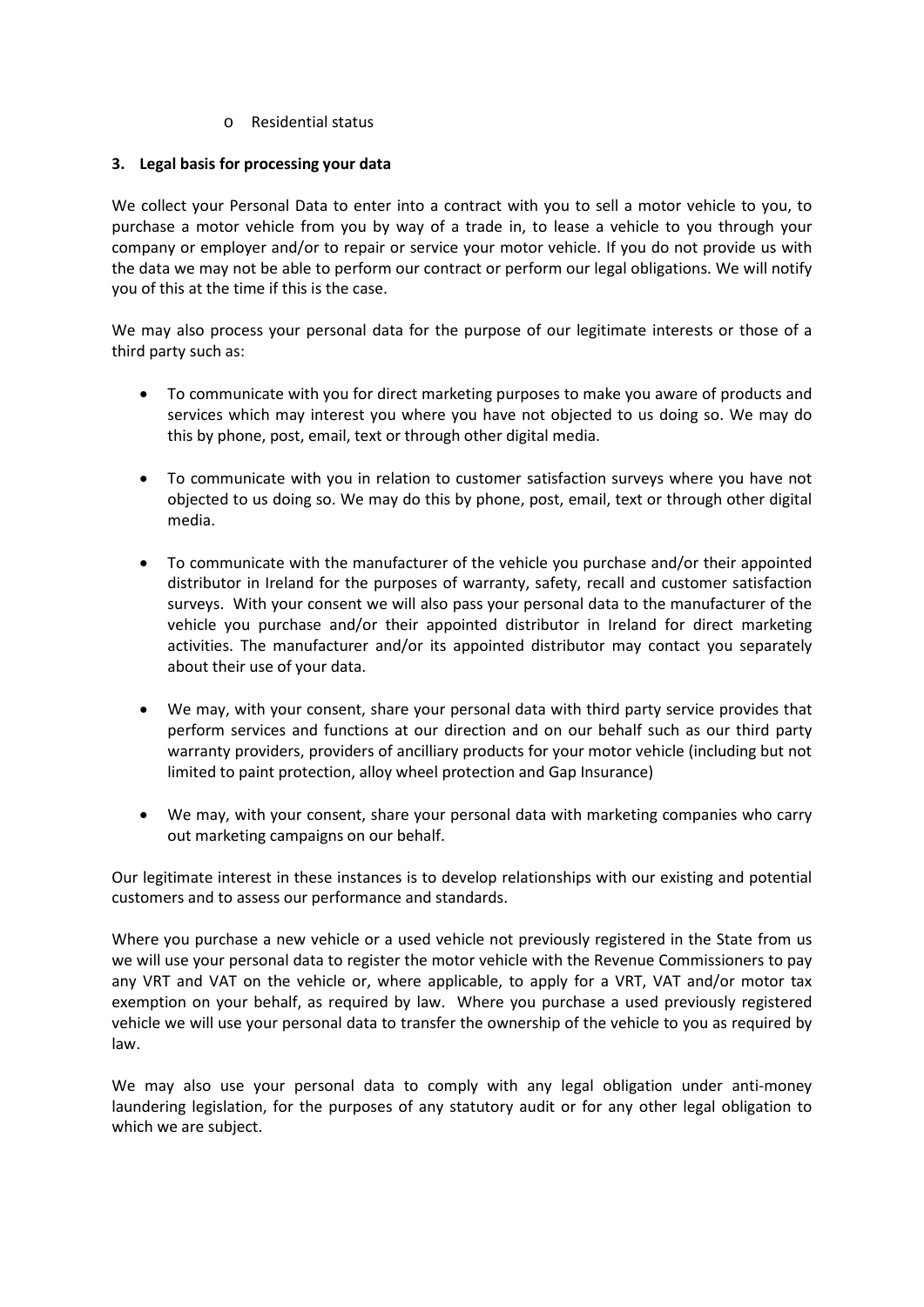We may also use your personal data to manage our everyday business needs, including accounting and to prevent fraud. Where we do so we rely on the lawful processing ground of legitimate interest and our legitimate interest in this instance is in the effective management of our business.

We will only use your personal data for the purposes for which we collect it, unless we reasonably consider that we need to use it for another reason and that reason is compatible with the original purpose. If you wish to get an explanation as to how the processing for the new purpose is compatible with the original purpose please contact the Data Protection Leader using one of the contact details outlined at the end of this policy. If we need to use your personal data for an unrelated purpose we will notify you and we will explain the legal basis which allows us to do so.

# **4. Your data and Third Parties**

We may share your personal data with third parties for the following purposes:

- **Manufacturer of your vehicle and their distributor.** We will pass your personal data on to the manufacturer of the vehicle you purchase and/or their appointed distributor in Ireland for the purposes of warranty, safety, recall and customer satisfaction surveys. If you consent we will also pass your personal data to the manufacturer of the vehicle and/or their appointed distributor in Ireland for marketing activities. The manufacturer of the vehicle and/or their appointed distributor in Ireland may contact you separately about their use of your personal data.
- **The Revenue Commissioners.** We may sometimes share your personal data where we perform the first registration of your motor vehicle or where we apply for from VRT, VAT and/or motor tax for you.
- **Third Party Service Advisors.** We may share your personal data with third party service advisors that perform services and functions at our direction and on our behalf such as our accountants, IT service providers, printers, lawyers and other business advisors, marketing companies who carry out marketing campaigns on our behalf and providers of security and administration services.
- **Potential Sale of the Business**. We may also share your personal data to companies we plan to merge with or be acquired by.
- **An Gardai, Government Bodies or officials**. We may share your personal data with An Gardai or other Government Bodies or agencies where required to do so by law.
- **Within our Company Group**. Where we form part of a company group we may share your personal data internally within the group for administration efficiencies.
- **Finance and Leasing Companies**. We may share your personal data with finance and leasing companies in order to obtain a finance quotation for you. In certain circumstances, where you wish for us to arrange third party finance on your behalf we may request, sensitive or "special categories" of personal data. This data may include but not be limited to Bank details, photo identification, and proof of address or other personal data as requested by the finance or leasing company.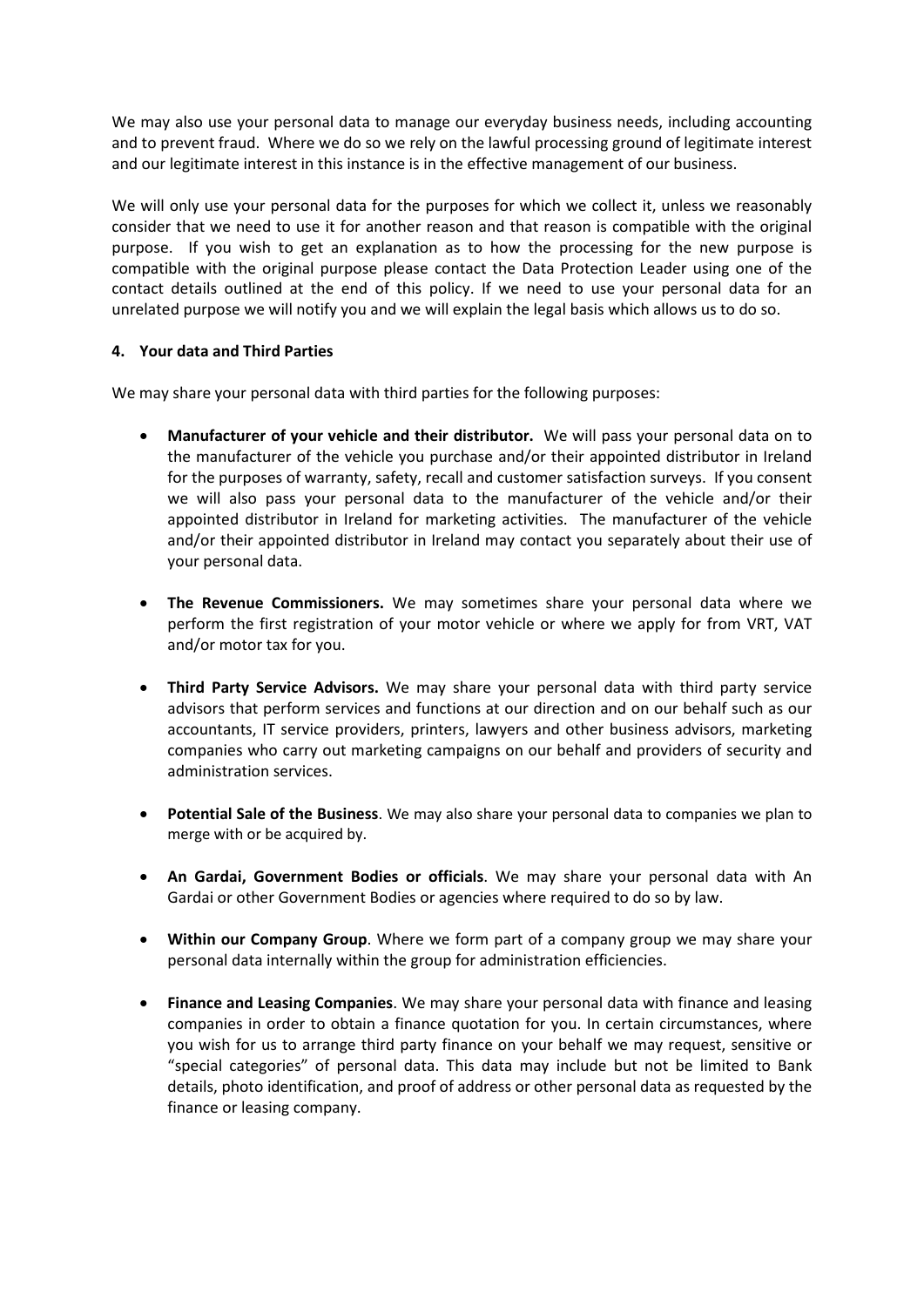• **Insurance Companies and Motor Assessors.** We may share your data to insurance companies and/or motor assessors appointed by you, a third party or an insurance company, where any portion of the costs of repairs or work being carried out by us is covered under an insurance policy.

Our websites may include links to third party websites and/or plug-ins and applications. Clicking on those links or enabling those connections may allow third parties to collect or share data about you. We do not control these third party websites and are not responsible for their privacy policies. When you visit these third party websites we encourage you to read the privacy policy of applicable to these websites.

### **5. Data Retention**

Your personal data shall be retained for as long as necessary to fulfil the purposes we collected it for, including for the purposes of satisfying any legal, accounting or reporting requirements.

### **6. Transfers outside of the European Economic Area**

We may transfer your personal data outside of the European Economic Area. These countries do not always afford an equivalent level of privacy protection and in such circumstances we will take specific steps, in accordance with data protection law, to protect your personal data. In particular, for transfers of personal data, outside the EEA where there is no adequacy decision by the European Commission we may rely on contractual protections approved by the European Commission.

### **7. Your Rights**

You have several rights under data protection law in relation to how we use your personal data. You have the right, free of charge, to:

- Request what type of personal data we hold about you and what we do with that data. You are also entitled to receive a copy of this data in a structured, commonly used and machinereadable format.
- Request that we rectify any inaccurate personal data we hold about you.
- Request that we erase personal data we hold about you.
- Request us to cease using your personal data in certain cases, including if you believe that the personal data we hold about you is inaccurate or our use of your data is unlawful. If you exercise this right, we will store your personal data and will not carry out any other processing until the issue is resolved;
- Object to us using your personal data where we rely on our legitimate interests to use your data. We will stop using your personal data unless we can demonstrate an overriding legitimate grounds for the continued processing of this data; and
- To have your personal data transmitted to another data controller.

These rights are in some circumstances limited by data protection legislation.